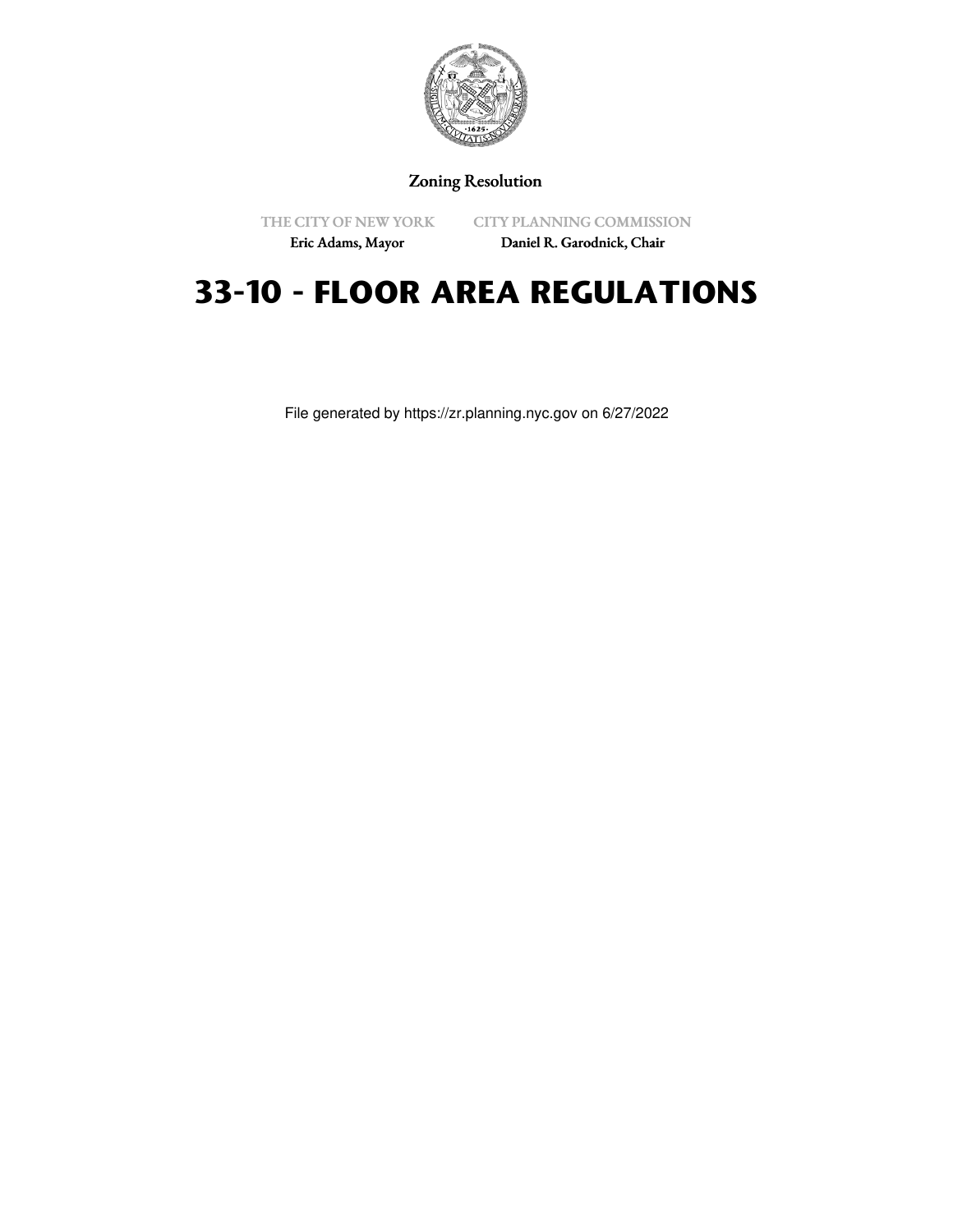## **33-10 - FLOOR AREA REGULATIONS**

LAST AMENDED 12/15/1961

## **33-11 - Definitions**

LAST AMENDED 11/19/1987

Words in italics are defined in Section 12-10 or, if applicable exclusively to this Section, in this Section.

#### **33-12 - Maximum Floor Area Ratio**

LAST AMENDED 3/22/2016

#### C1 C2 C3 C4 C5 C6 C7 C8

In all districts, as indicated, for any #zoning lot#, the maximum #floor area ratio# shall not exceed the #floor area ratio# set forth in this Section, except as otherwise provided in the following Sections:

Section 33-13 (Floor Area Bonus for a Public Plaza)

Section 33-14 (Floor Area Bonus for Arcades)

Section 33-15 (Floor Area Bonus for Front Yards)

Section 33-16 (Special Provisions for Zoning Lots Divided by District Boundaries)

Any given #lot area# shall be counted only once in determining the #floor area ratio#.

Where #floor area# in a #building# is shared by multiple #uses#, the #floor area# for such shared portion shall be attributed to each #use# proportionately, based on the percentage each #use# occupies of the total #floor area# of the #zoning lot# less any shared #floor area#.

Except where authorized by express provisions of this Resolution, the maximum #floor area ratio# shall not exceed the amount set forth in this Section by more than 20 percent.

In addition, the following limitations on maximum permitted #floor area# shall apply:

#### C1-8A C1-8X C1-9A C2-7A C2-7X C2-8A C4-6A C4-7A C5-1A C5-2A C6-2A C6-3A C6-3D C6-3X C6-4A

(a) In contextual Commercial Districts

In the districts indicated, and in C1 and C2 Districts mapped within R9A, R9D, R9X, R10A or R10X Districts, no #floor area# bonuses are permitted.

(b) In Community Board 7, Borough of Manhattan

Within the boundaries of Community Board 7 in Manhattan, in R10 equivalent #Commercial Districts# without a letter suffix, the maximum #floor area ratio# shall not exceed 10.0.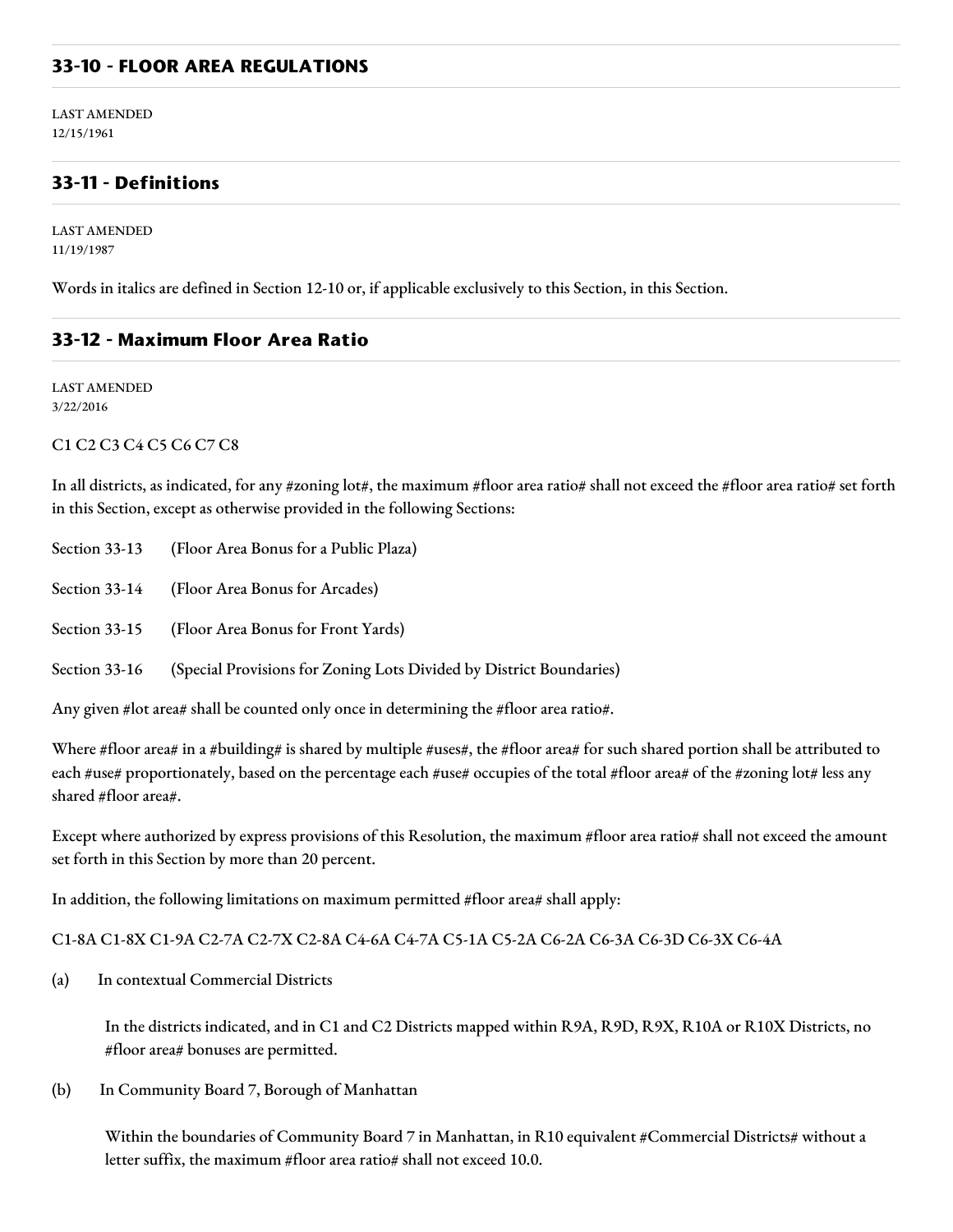#### (c) In C6-1A Districts

In C6-1A Districts, the maximum #floor area ratio# shall not exceed the amount set forth in this Section by more than 50 percent.

(d) In C6-4X Districts

In C6-4X Districts, a #floor area# bonus shall only be permitted for a #public plaza# pursuant to Section 33-13.

# **33-121 - In districts with bulk governed by Residence District bulk regulations**

LAST AMENDED 3/22/2016

#### C1-1 C1-2 C1-3 C1-4 C1-5 C2-1 C2-2 C2-3 C2-4 C2-5

In the districts indicated, for a #zoning lot# containing a #commercial# or #community facility# #use#, the maximum #floor area ratio# is determined by the #Residence District# within which such #Commercial District# is mapped and shall not exceed the maximum #floor area ratio# set forth in the following table:

#### MAXIMUM FLOOR AREA RATIO

| District                         | Column A<br>For #Zoning Lots#<br>Containing only<br>#Commercial#<br>#use# | Column B<br>For #Zoning Lots#<br>Containing only<br>#Community<br>facility# #use# | Column C<br>For #Zoning Lots#<br>Containing both<br>#Commercial# and<br>#Community facility#<br>$\#uses\#$ |
|----------------------------------|---------------------------------------------------------------------------|-----------------------------------------------------------------------------------|------------------------------------------------------------------------------------------------------------|
| <b>R1 R2</b>                     | 1.00                                                                      | 0.50                                                                              | 1.00                                                                                                       |
| <b>R3-1 R3A</b><br>R3X           | 1.00                                                                      | 1.00                                                                              | 1.00                                                                                                       |
| $R3-2$                           | 1.00                                                                      | 1.60                                                                              | 1.60                                                                                                       |
| <b>R4R5</b>                      | 1.00                                                                      | 2.00                                                                              | 2.00                                                                                                       |
| R <sub>5</sub> D <sub>R6</sub> B | 2.00                                                                      | 2.00                                                                              | 2.00                                                                                                       |
| <b>R6A R7B</b>                   | 2.00                                                                      | 3.00                                                                              | 3.00                                                                                                       |
| R7A R8B                          | 2.00                                                                      | $4.00*$                                                                           | 4.00                                                                                                       |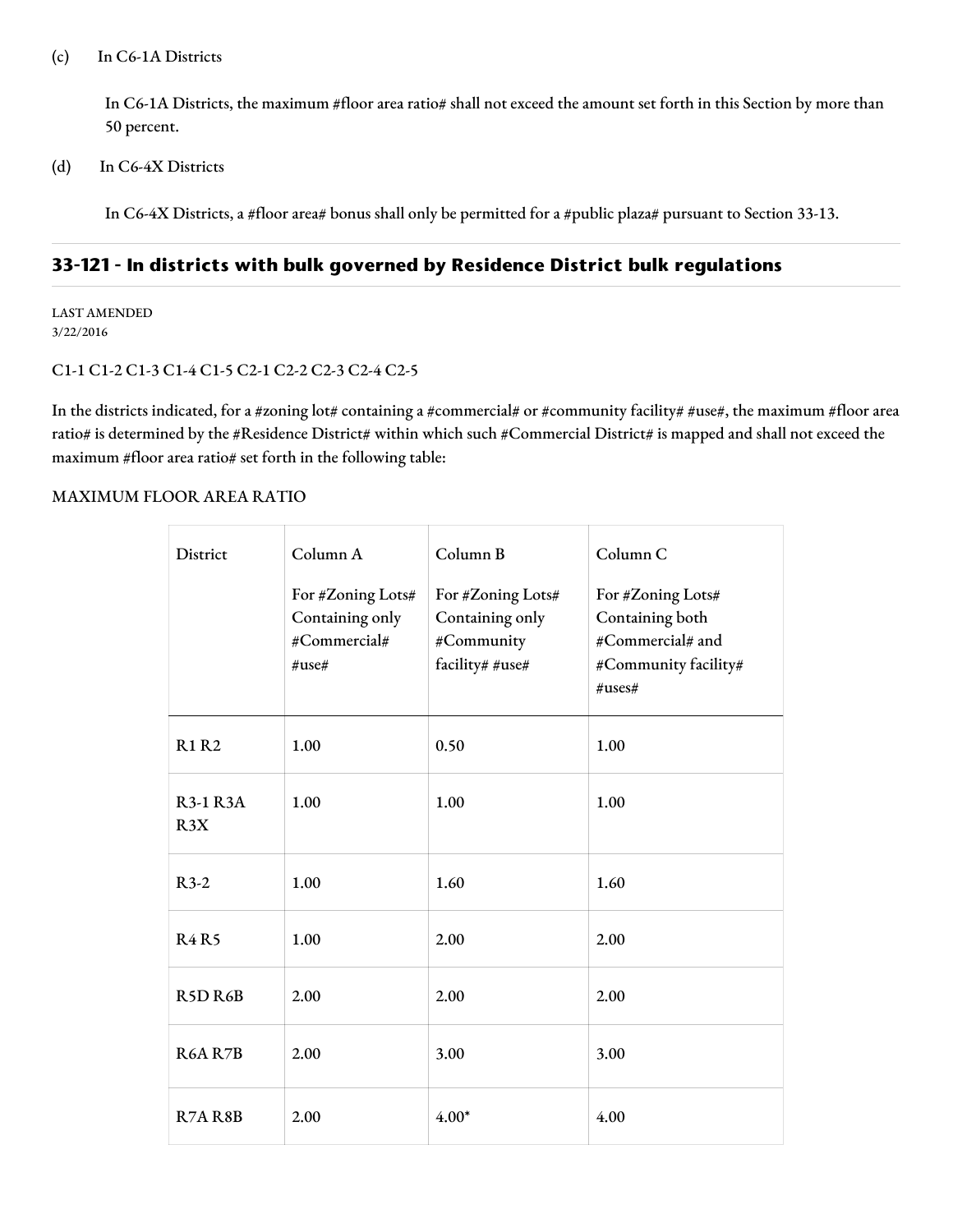| R7D                | 2.00 | 4.20      | 4.20  |
|--------------------|------|-----------|-------|
| <b>R6</b> R7-1     | 2.00 | 4.80      | 4.80  |
| R7X                | 2.00 | 5.00      | 5.00  |
| <b>R7-2 R8 R8A</b> | 2.00 | 6.50      | 6.50  |
| R8X                | 2.00 | 6.00      | 6.00  |
| R <sub>9</sub>     | 2.00 | 10.00     | 10.00 |
| R <sub>9</sub> A   | 2.00 | 7.50      | 7.50  |
| R <sub>9</sub> D   | 2.00 | 9.00      | 9.00  |
| R9X                | 2.00 | 9.00      | 9.00  |
| R10                | 2.00 | $10.00\,$ | 10.00 |

In R8B Districts, within the boundaries of Community District 8 in the Borough of Manhattan, the maximum #floor area ratio# on a #zoning lot# containing #community facility# #use# exclusively shall not exceed 5.10

In addition, the following provisions shall apply:

\_\_\_\_\_\_\_\_

- (a) For #zoning lots# containing both #commercial# #uses# and #community facility# #uses#, the total #floor area# used for #commercial# #uses# shall not exceed the amount permitted for #zoning lots# containing only #commercial# #uses# set forth in Column A.
- (b) In C1 and C2 Districts mapped within R1 and R2 Districts, the maximum #floor area ratio# for #community facility# #uses# on a #zoning lot# containing both #commercial# #uses# and #community facility# #uses# is 0.50 unless it is increased pursuant to the special permit provisions of Section 74-902 (Certain community facility uses in R1 and R2 Districts and certain Commercial Districts.)
- (c) In C1 and C2 Districts mapped within R1, R2, R3-1, R3A and R3X Districts in the Borough of Staten Island and in Community District 10 in the Borough of the Bronx, the maximum #floor area ratio# for any #zoning lot# containing a #building# used for ambulatory diagnostic or treatment health care facilities, as listed in Section 22-14 (Use Group 4), or child care services, as listed under the definition of #school# in Section 12-10 (DEFINITIONS) shall be 1.2.
- (d) In C1 and C2 Districts mapped within R3, R4, R5, R6, R7, R8 and R9 Districts, for any #zoning lot# containing philanthropic or non-profit institutions with sleeping accommodations, or in C1 and C2 Districts mapped within R3-1, R3A, R3X, R4-1, R4A, R4B, R5A, R5B and R5D Districts, for any #zoning lot# containing #long-term care facilities#, the total #floor area# for all such #community facility# #uses# shall not exceed the amount as set forth in paragraph (b)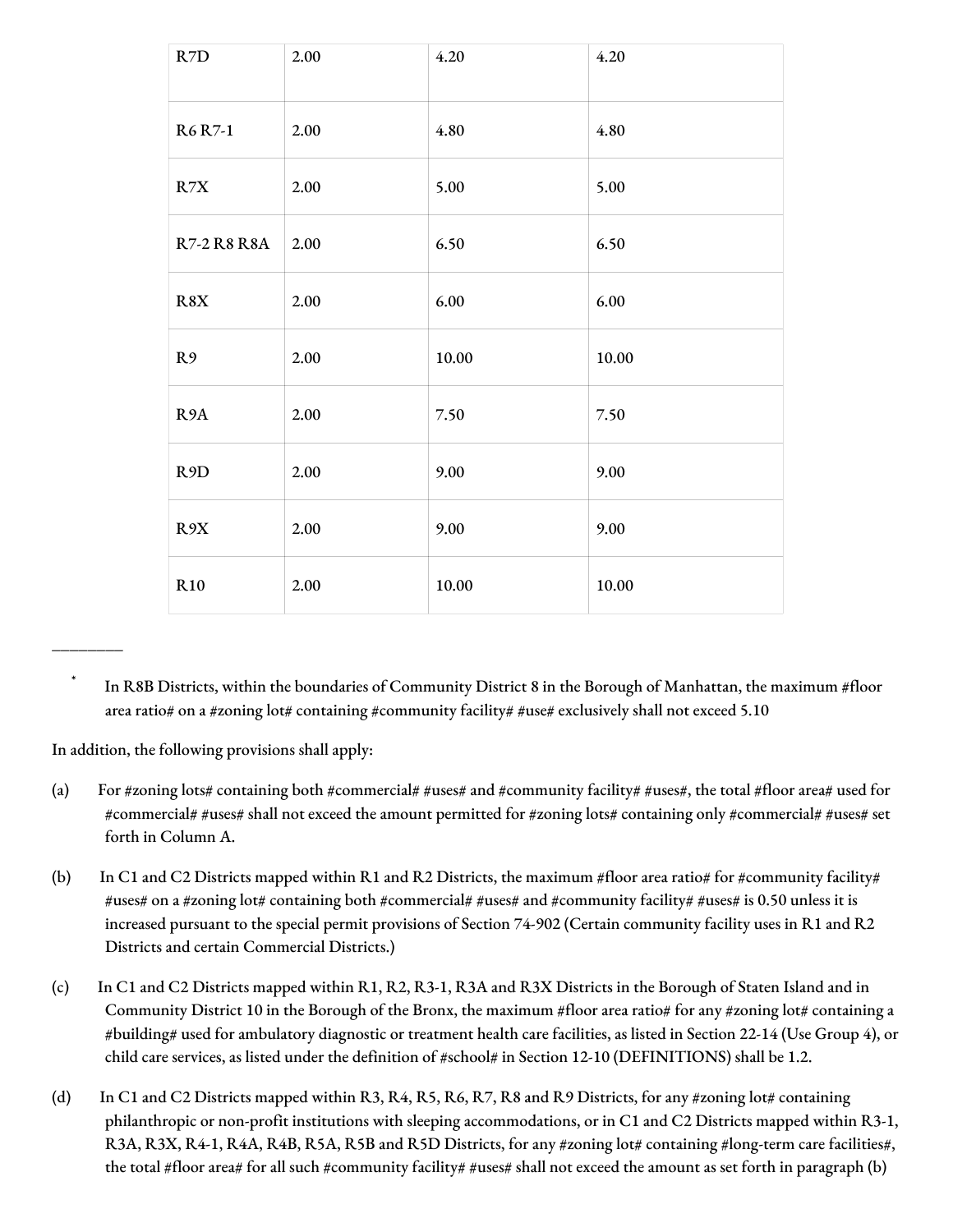of Section 24-111 (Maximum floor area ratio for certain community facility uses) or, for #Quality Housing buildings#, as set forth in Section 23-153, unless modified pursuant to Section 74-903.

(e) The maximum #floor area ratio# for any #zoning lot# used partly for #commercial# #uses# and partly for #long-term care facilities# in C1 and C2 Districts mapped within R3-1, R3A, R3X, R4-1, R4A, R4B, R5A, R5B and R5D Districts, or philanthropic or non-profit institutions with sleeping accommodations in C1 or C2 Districts mapped within R3 through R9 Districts, shall not exceed the amount permitted for a #zoning lot# containing #commercial# #uses# as set forth for the applicable #Residence District# within which such #Commercial District# is mapped in Column A. However, for the districts in which the allowable #floor area ratio#, as set forth in paragraph (b) of Section 24-111 or, for #Quality Housing buildings#, as set forth in Section 23-153, exceeds the amount permitted for a #zoning lot# containing #commercial# #uses#, as set forth in Column A, the provisions of paragraph (b) of Section 24-111 or Section 23-153, as applicable, shall be used to compute the maximum #floor area# permissible for the #zoning lot# unless modified pursuant to Section 74-903.

## **33-122 - Commercial buildings in all other Commercial Districts**

LAST AMENDED 10/11/2012

## C1-6 C1-7 C1-8 C1-9 C2-6 C2-7 C2-8 C3 C4 C5 C6 C7 C8

In the districts indicated, the maximum #floor area ratio# for a #zoning lot# containing only #commercial# #uses# shall not exceed the #floor area ratio# set forth in the following table:

| <b>Districts</b>                                    | Maximum #Floor<br>Area Ratio# |
|-----------------------------------------------------|-------------------------------|
| C <sub>3</sub>                                      | 0.50                          |
| C4-1 C8-1                                           | 1.00                          |
| C1-6 C1-7 C1-8 C1-9 C2-6 C2-7 C2-8 C7<br>$C8-2C8-3$ | 2.00                          |
| C4-2A C4-3A                                         | 3.00                          |
| C4-2 C4-2F C4-3 C4-4 C4-4D C4-5 C4-6                | 3.40                          |
| C4-4A C4-4L C4-5A C4-5X C5-1                        | 4.00                          |
| $C4-5D$                                             | 4.20                          |
| $C8-4$                                              | 5.00                          |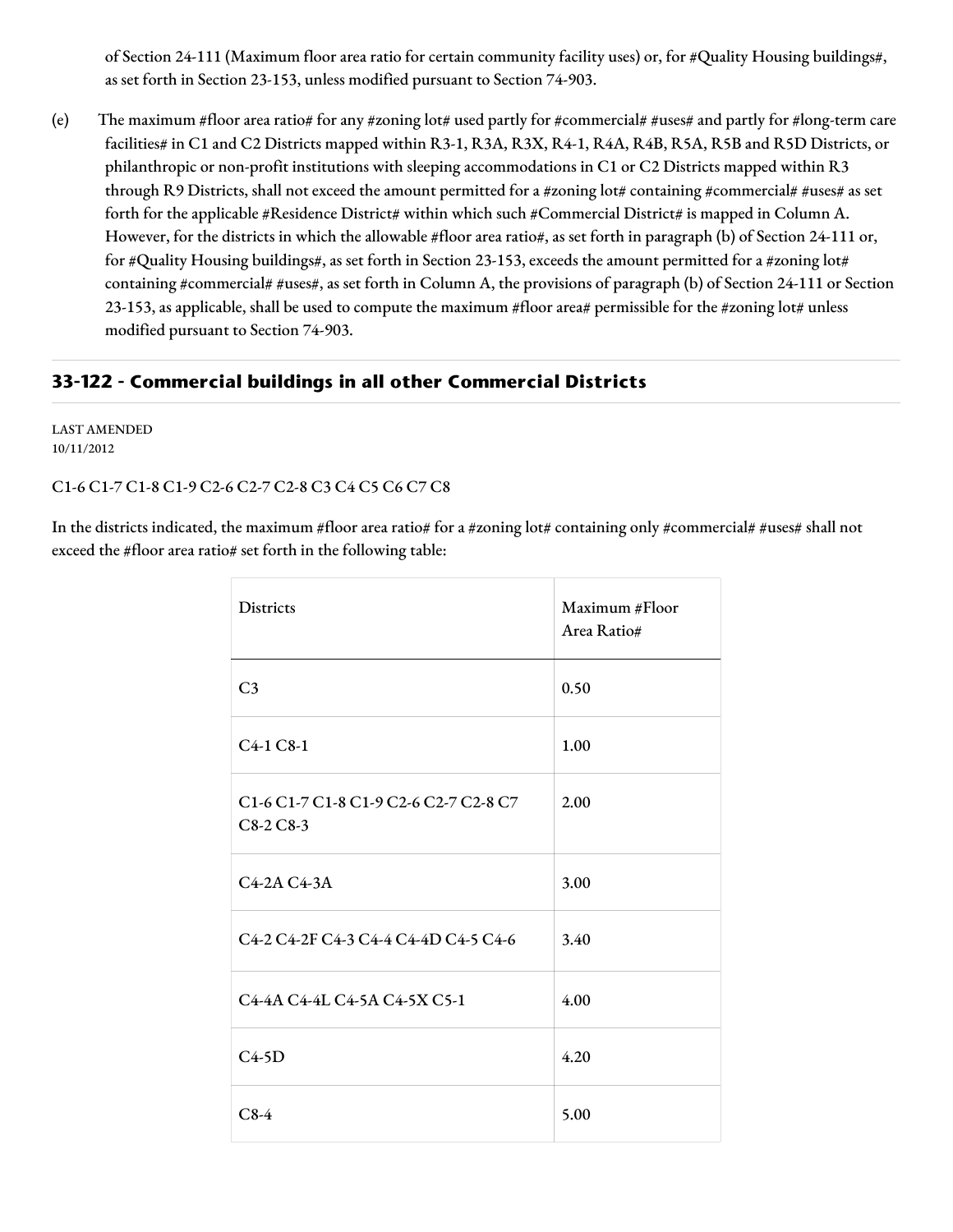| C <sub>6</sub> -1 C <sub>6</sub> -2 C <sub>6</sub> -3                                                       | 6.00  |
|-------------------------------------------------------------------------------------------------------------|-------|
| $C6-3D$                                                                                                     | 9.00  |
| C <sub>4</sub> -7 C <sub>2</sub> -2 C <sub>2</sub> -4 C <sub>6</sub> -4 C <sub>6</sub> -5 C <sub>6</sub> -8 | 10.00 |
| C5-3 C5-5 C6-6 C6-7 C6-9                                                                                    | 15.00 |

# **33-123 - Community facility buildings or buildings used for both community facility and commercial uses in all other Commercial Districts**

LAST AMENDED 3/22/2016

## C1-6 C1-7 C1-8 C1-9 C2-6 C2-7 C2-8 C3 C4 C5 C6 C8

In the districts indicated, the maximum #floor area ratio# for a #zoning lot# containing #community facility# #uses#, or for a #zoning lot# containing both #commercial# and #community facility# #uses#, shall not exceed the #floor area ratio# set forth in the following table:

| <b>Districts</b>              | Maximum #Floor Area<br>Ratio# |
|-------------------------------|-------------------------------|
| C <sub>3</sub>                | 1.00                          |
| $C4-1$                        | 2.00                          |
| $C8-1$                        | 2.40                          |
| C4-2A C4-3A                   | 3.00                          |
| C1-6A C2-6A C4-4A C4-4L C4-5A | 4.00                          |
| $C4-5D$                       | 4.20                          |
| C4-2 C4-3 C8-2                | 4.80                          |
| $C4-5X$                       | 5.00                          |
| $C6-1A$                       | 6.00                          |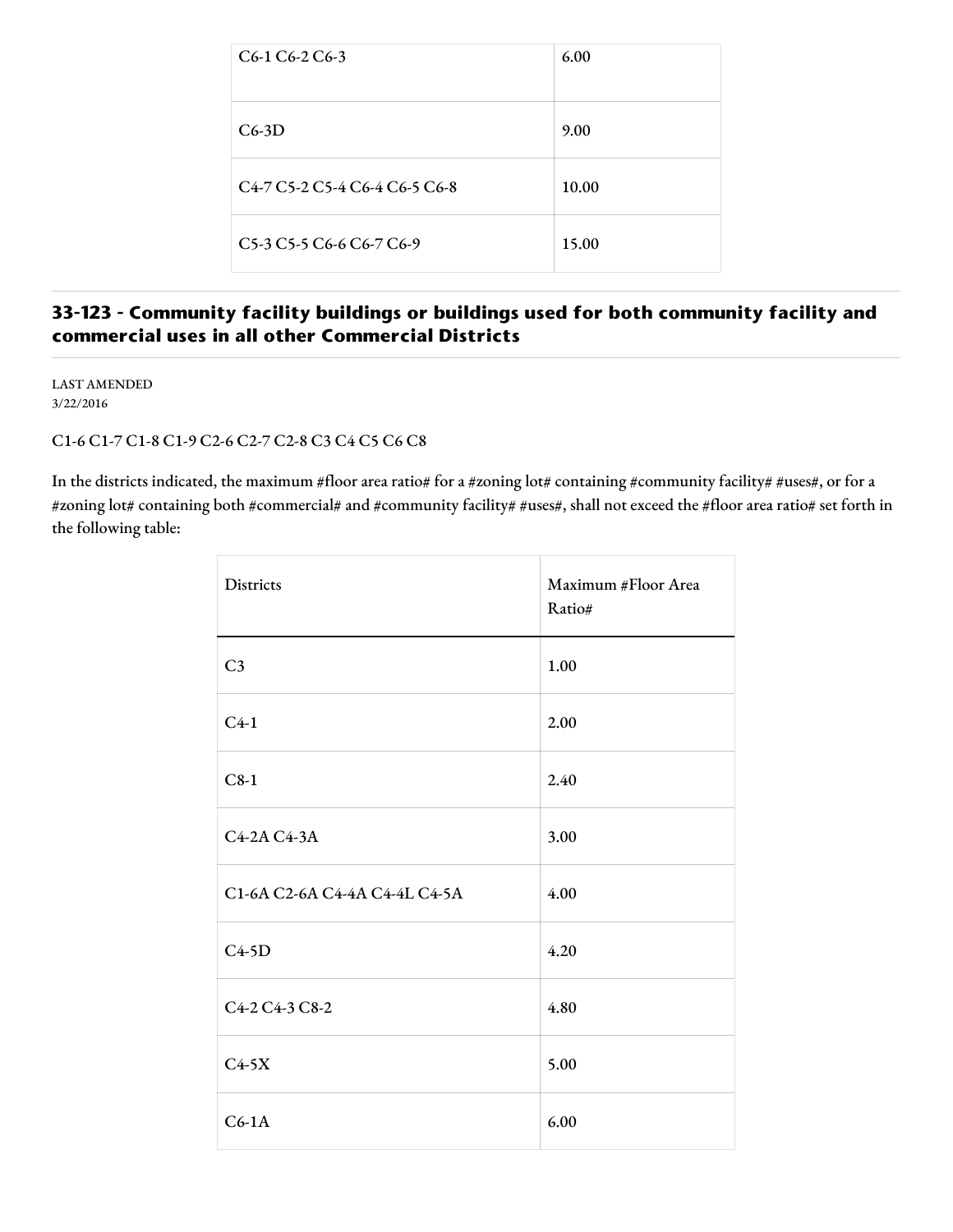| C1-6 C1-7 C2-6 C4-2F C4-4 C4-4D C4-5 C6-<br>1 C <sub>6</sub> -2 C <sub>8</sub> -3 C <sub>8</sub> -4                                                                                                                                          | 6.50  |
|----------------------------------------------------------------------------------------------------------------------------------------------------------------------------------------------------------------------------------------------|-------|
| C <sub>1</sub> -8A C <sub>2</sub> -7A C <sub>6</sub> -3A                                                                                                                                                                                     | 7.50  |
| C1-8X C2-7X C6-3D C6-3X                                                                                                                                                                                                                      | 9.00  |
| C <sub>1</sub> -8 C <sub>1</sub> -9 C <sub>2</sub> -7 C <sub>2</sub> -8 C <sub>4</sub> -6 C <sub>4</sub> -7 C <sub>5</sub> -1 C <sub>5</sub> -2<br>C <sub>5</sub> -4 C <sub>6</sub> -3 C <sub>6</sub> -4 C <sub>6</sub> -5 C <sub>6</sub> -8 | 10.00 |
| C <sub>5</sub> -3 C <sub>5</sub> -5 C <sub>6</sub> -6 C <sub>6</sub> -7 C <sub>6</sub> -9                                                                                                                                                    | 15.00 |

For #zoning lots# containing both #commercial# #uses# and #community facility# #uses#, the total #floor area# used for #commercial# #uses# shall not exceed the amount permitted for #zoning lots# containing only #commercial# #uses# in Section 33-122.

In addition, the following provisions shall apply:

- (a) In all #Commercial Districts# except C8 Districts, or districts with a residential equivalent of an R10 District, for any #zoning lot# containing philanthropic or non-profit institutions with sleeping accommodations, the total #floor area# used for such #community facility# #use# shall not exceed the amount as set forth in paragraph (b) of Section 24-111 (Maximum floor area ratio for certain community facility uses) or, for #Quality Housing buildings#, as set forth in Section 23-153, applying the equivalent #Residence District# (indicated in Section 34-112) for the #Commercial District# in which such #use# is located, unless modified pursuant to Section 74-903 (Certain community facility uses in R3 to R9 Districts and certain Commercial Districts).
- (b) The maximum #floor area ratio# for any #zoning lot# used partly for #commercial# #use# and partly for philanthropic or non-profit institutions with sleeping accommodations in #Commercial Districts# other than C8 Districts, or #Commercial Districts# with a residential equivalent of an R10 District, shall not exceed the amount permitted for a #zoning lot# containing #commercial# #uses# by the applicable district regulations. However, for the districts in which the allowable #floor area ratio#, as set forth in paragraph (b) of Section 24-111 or, for #Quality Housing buildings#, as set forth in Section 23-153, exceeds the amount permitted for a #zoning lot# containing #commercial# #uses#, the provisions of paragraph (b) of Section 24-111 or Section 23-153, as applicable, shall be used to compute the maximum #floor area# permissible for the #zoning lot# unless modified pursuant to Section 74-903.

## **33-124 - Existing public amenities for which floor area bonuses have been received**

#### LAST AMENDED 10/17/2007

(a) Elimination or reduction in size of non-bonused open area on a #zoning lot# containing a bonused amenity

In all districts, any existing open area for which a #floor area# bonus has not been utilized that occupies the same #zoning lot# as an existing #publicly accessible open area# or other public amenity, open or enclosed, for which a #floor area# bonus has been utilized, may be reduced in size or eliminated only upon certification of the Chairperson of the City Planning Commission that all bonused amenities comply with the standards under which such #floor area# bonus was granted.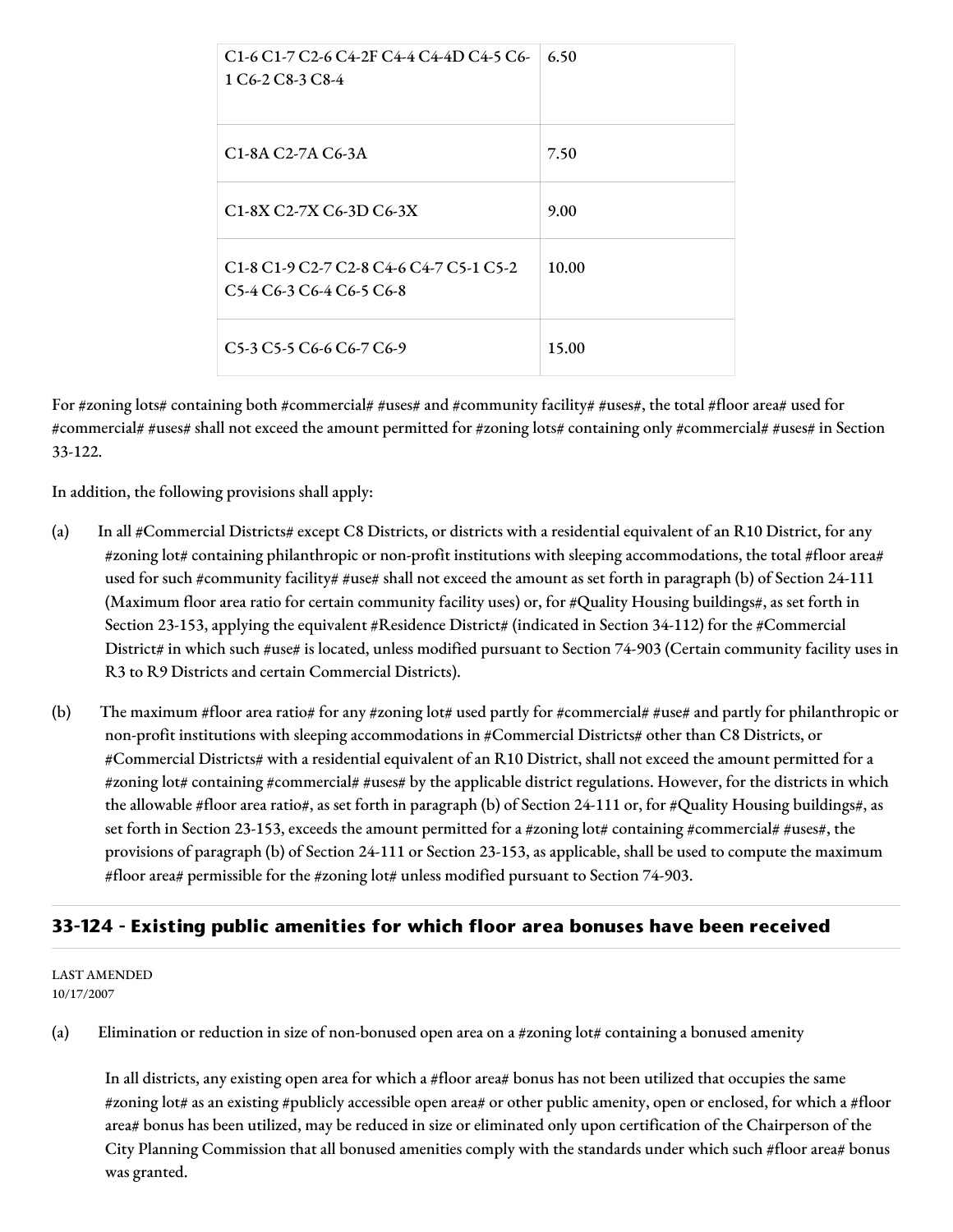#### (b) Kiosks and open air cafes

Kiosks and open air cafes may be placed within an existing #publicly accessible open area# for which a #floor area# bonus has been received by certification, pursuant to Section 37-73 (Kiosks and Open Air Cafes).

(c) Nighttime closing of existing public open areas

In all #Commercial Districts#, the City Planning Commission may, upon application, authorize the closing during certain nighttime hours of an existing #publicly accessible open area# for which a #floor area# bonus has been received, pursuant to Section 37-727 (Hours of access).

(d) Elimination or reduction in size of existing public amenities

In all #Commercial Districts#, no existing #publicly accessible open area# or other public amenity, open or enclosed, for which a #floor area# bonus has been utilized, shall be eliminated or reduced in size, except by special permit of the City Planning Commission, pursuant to Section 74-761 (Elimination or reduction in size of bonused public amenities).

## **33-13 - Floor Area Bonus for a Public Plaza**

#### LAST AMENDED 2/2/2011

#### C1-8 C1-9 C2-7 C2-8

(a)  $\# \text{Zoning}$  lots# containing #community facility# #uses#

In the districts indicated, and in other C1 or C2 Districts when mapped within R9 or R10 Districts, for #zoning lots# containing #community facility# #uses#, for each square foot of #public plaza# provided in accordance with Section 37-70, inclusive, the total #floor area# permitted on that #zoning lot# under the provisions of Section 33-12 (Maximum Floor Area Ratio) for a #zoning lot# containing only #community facility# #uses# or both #commercial# and #community facility# #uses#, may be increased by six square feet.

C4-7 C5-2 C5-3 C5-4 C5-5 C6-1 C6-2 C6-3 C6-4 C6-5 C6-6 C6-7 C6-8 C6-9

(b)  $\# \text{Zoning lots} \# \text{containing only }\# \text{commercial} \# \text{uses} \#$ 

In the districts indicated, for #zoning lots# containing only #commercial# #uses#, for each square foot of #public plaza# provided in accordance with Section 37-70, inclusive, the total #floor area# permitted on that #zoning lot# under the provisions of Section 33-12 for a #commercial# #use# may be increased as set forth in the following table:

| <b>Districts</b>                                      | Permitted Additional Square Feet<br>of #Floor Area# per Square Foot<br>of #Public Plaza# |
|-------------------------------------------------------|------------------------------------------------------------------------------------------|
| $C5-3C5-5$                                            | 10 square feet                                                                           |
| C <sub>6</sub> -6 C <sub>6</sub> -7 C <sub>6</sub> -9 |                                                                                          |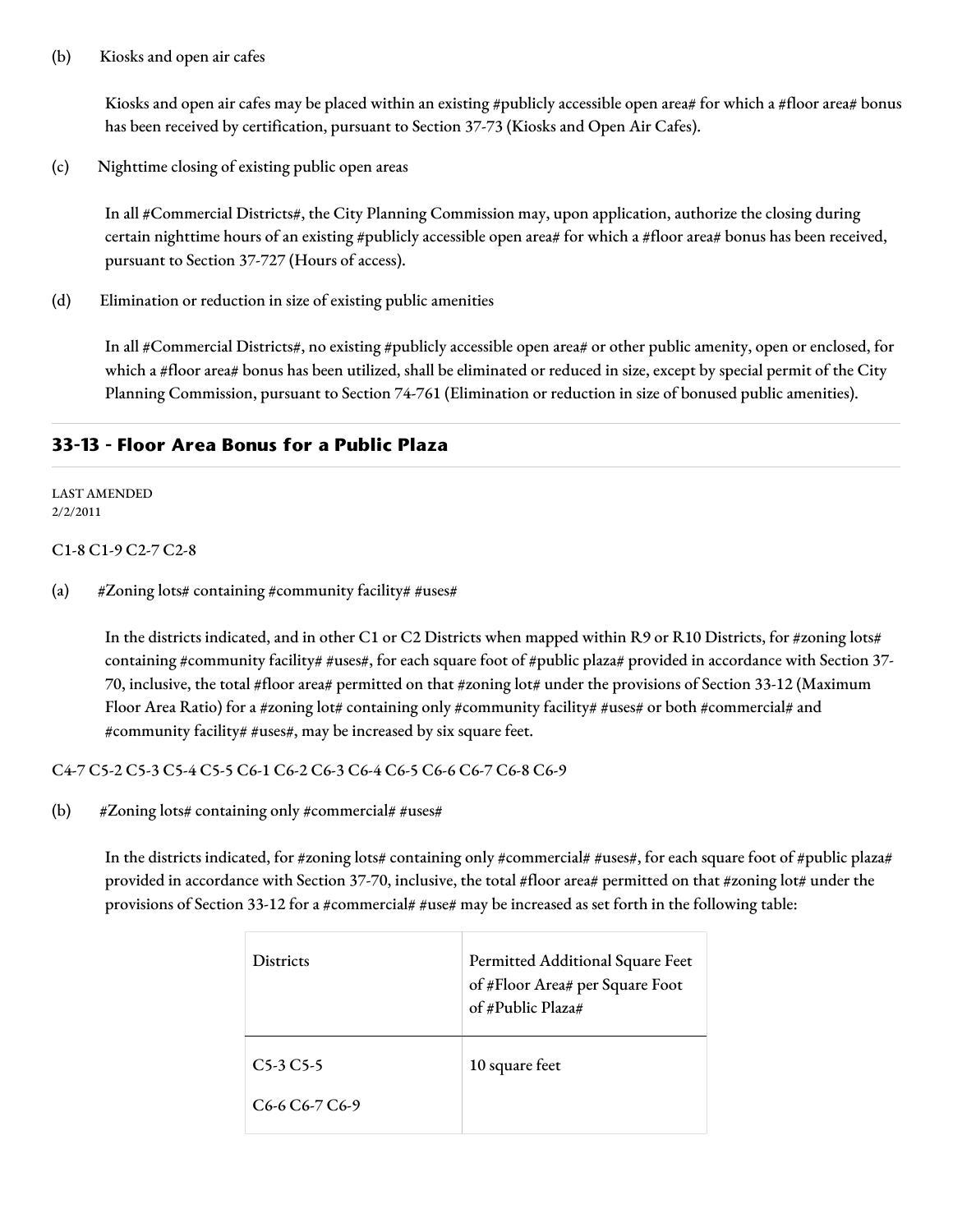| $C4-7 C5-2 C5-4$                                                         | 6 square feet |
|--------------------------------------------------------------------------|---------------|
| C <sub>6</sub> -1A C <sub>6</sub> -4 C <sub>6</sub> -5 C <sub>6</sub> -8 |               |
|                                                                          |               |
| $C6-1 C6-2 C6-3$                                                         | 4 square feet |

## C4-6 C4-7 C5-1 C5-2 C5-3 C5-4 C6-1 C6-2 C6-3 C6-4 C6-5 C6-6 C6-7 C6-8 C6-9

(c) #Zoning lots# containing #community facility# #uses# or both #commercial# and #community facility# #uses#

In the districts indicated, for #zoning lots# containing only #community facility# #uses# or both #commercial# and #community facility# #uses#, for each square foot of #public plaza# provided in accordance with Section 37-70, inclusive, the total #floor area# permitted on that #zoning lot# under the provisions of Section 33-12 may be increased as set forth in the following table:

| <b>Districts</b>                                                                                                                               | Permitted Additional Square Feet<br>of #Floor Area# per Square Foot<br>of #Public Plaza# |
|------------------------------------------------------------------------------------------------------------------------------------------------|------------------------------------------------------------------------------------------|
| $C5-3C5-5$<br>C <sub>6</sub> -6 C <sub>6</sub> -7 C <sub>6</sub> -9                                                                            | 10 square feet                                                                           |
| $C4-6C4-7$<br>C <sub>5</sub> -1 C <sub>5</sub> -2 C <sub>5</sub> -4 C <sub>6</sub> -3<br>C <sub>6</sub> -4 C <sub>6</sub> -5 C <sub>6</sub> -8 | 6 square feet                                                                            |
| $C6-1C6-2$                                                                                                                                     | 4 square feet                                                                            |

## **33-14 - Floor Area Bonus for Arcades**

LAST AMENDED 2/2/2011

#### C4-7 C5-2 C5-3 C5-4 C5-5 C6

(a) In the districts indicated, for #zoning lots# containing #commercial# #uses#, for each square foot of #arcade# provided on a #zoning lot# in accordance with the provisions of Section 37-80 (ARCADES), the total #floor area# permitted on that #zoning lot# under the provisions of Section 33-12 (Maximum Floor Area Ratio) for a #zoning lot# containing only #commercial# #uses# may be increased as set forth in the following table: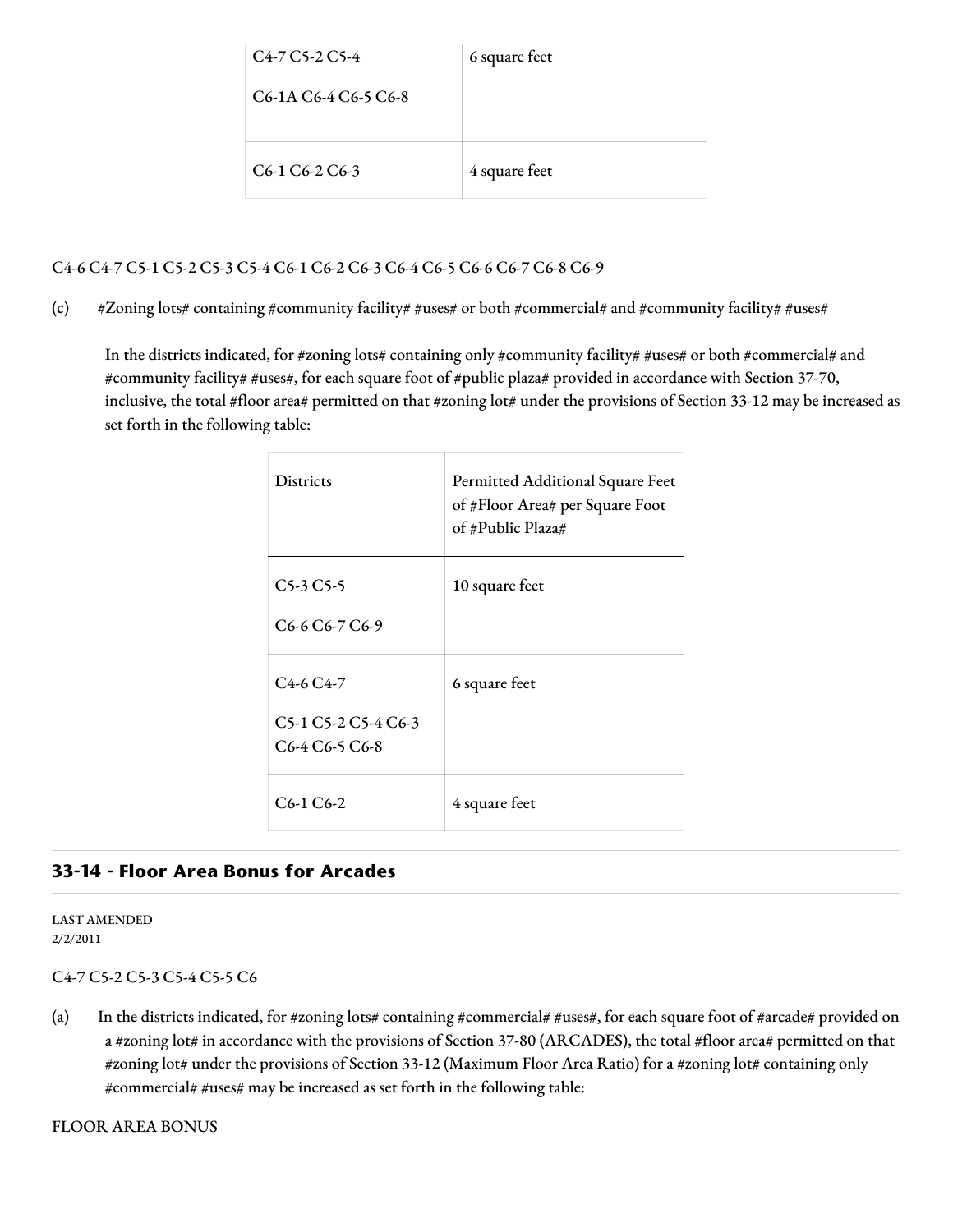| <b>Districts</b>                                                                                                                                                                                                               | Permitted Additional Square Feet of<br>#Floor Area# per Square Foot of<br>#Arcade# |
|--------------------------------------------------------------------------------------------------------------------------------------------------------------------------------------------------------------------------------|------------------------------------------------------------------------------------|
| C <sub>4</sub> -7 C <sub>2</sub> -2 C <sub>2</sub> -3 C <sub>2</sub> -4 C <sub>2</sub> -5 C <sub>6</sub> -1A<br>C <sub>6</sub> -4 C <sub>6</sub> -5 C <sub>6</sub> -6<br>C <sub>6</sub> -7 C <sub>6</sub> -8 C <sub>6</sub> -9 | 3 square feet                                                                      |
| $C6-1 C6-2 C6-3$                                                                                                                                                                                                               | 2 square feet                                                                      |

## C1-8 C1-9 C2-7 C2-8 C4-6 C4-7 C5 C6

(b) In the districts indicated, and in C1 or C2 Districts when mapped within an R9 or R10 District, for #zoning lots# containing #community facility# #uses#, for each square foot of #arcade# provided on a #zoning lot# in accordance with the provisions of Section 37-80, the total #floor area# permitted on that #zoning lot# under the provisions of Section 33-12 for a #zoning lot# containing only #community facility# #uses# or both #commercial# and #community facility# #uses# may be increased as set forth in the following table:

FLOOR AREA BONUS

| <b>Districts</b>                                                                                            | <b>Permitted Additional Square</b><br>Feet of #Floor Area# per Square<br>Foot of #Arcade# |
|-------------------------------------------------------------------------------------------------------------|-------------------------------------------------------------------------------------------|
|                                                                                                             |                                                                                           |
| C1 or C2 when mapped within R9<br>or $R10$                                                                  | 3 square feet                                                                             |
| C <sub>1</sub> -8 C <sub>1</sub> -9 C <sub>2</sub> -7 C <sub>2</sub> -8 C <sub>4</sub> -6 C <sub>4</sub> -7 |                                                                                           |
| C <sub>2</sub> C <sub>6</sub> -3 C <sub>6</sub> -4 C <sub>6</sub> -5 C <sub>6</sub> -6 C <sub>6</sub> -7    |                                                                                           |
| $C6-8 C6-9$                                                                                                 |                                                                                           |
| C <sub>6</sub> -1 C <sub>6</sub> -2                                                                         | 2 square feet                                                                             |

# **33-15 - Floor Area Bonus for Front Yards**

LAST AMENDED 10/17/2007

# **33-151 - In districts with bulk governed by Residence District bulk regulations**

LAST AMENDED 2/2/2011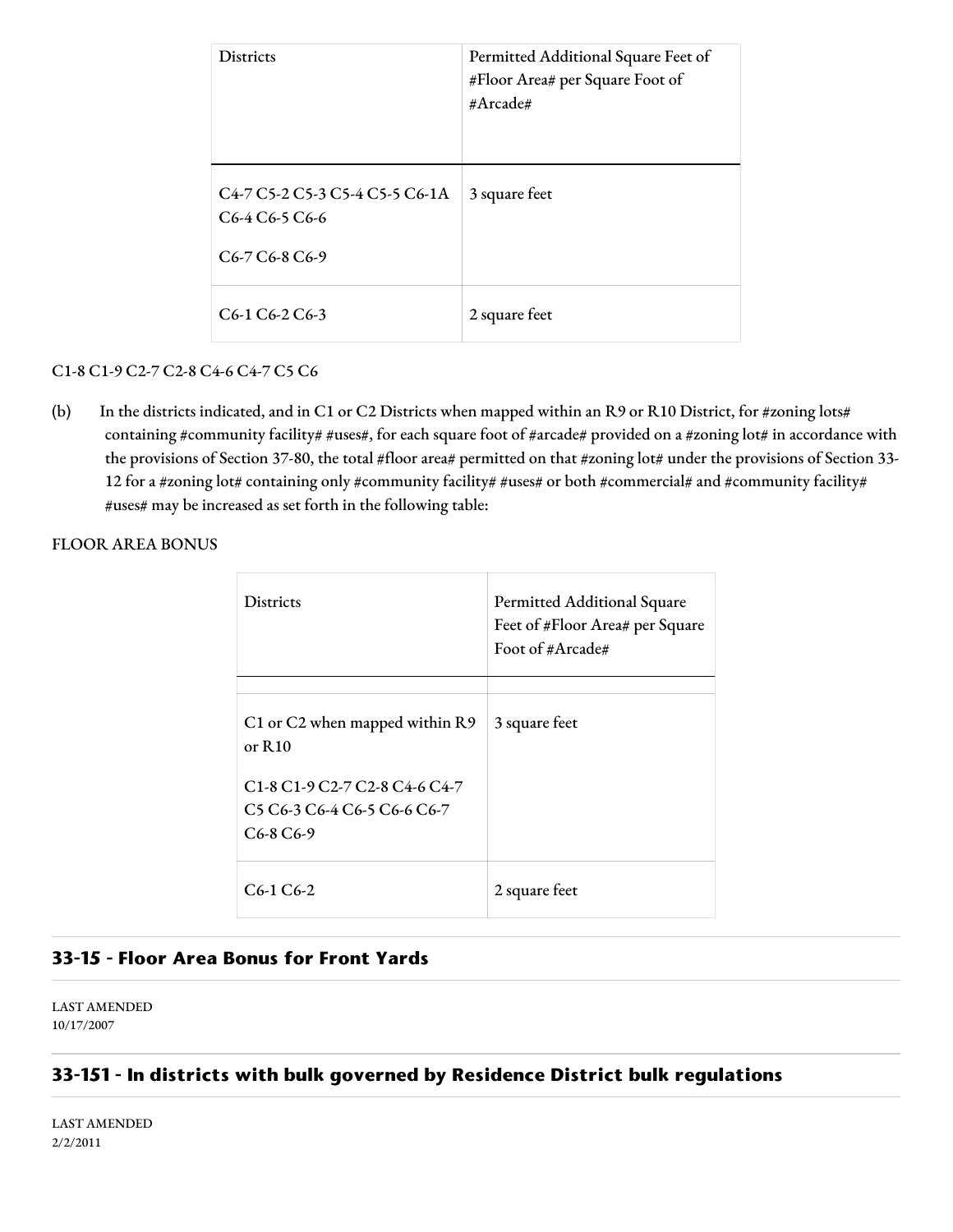## C1-1 C1-2 C1-3 C1-4 C1-5 C2-1 C2-2 C2-3 C2-4 C2-5

In the districts indicated, when mapped within an R1, R2, R3, R4 or R5 District, except R5D Districts, on any #zoning lot# on which there are provided #yards# as set forth in this Section, the maximum #floor area ratio# set forth in Section 33-12 (Maximum Floor Area Ratio) for a #zoning lot# containing only #community facility# #uses# or both #commercial# and #community facility# #uses#, may be increased to the #floor area ratio# set forth in the following table provided that:

- (a) on #interior lots#, a #front yard# not less than 30 feet in depth is provided;
- (b) on #corner lots#, two #front yards#, each not less than 20 feet in depth, are provided; or
- (c) on #through lots#, a #front yard# not less than 30 feet in depth is provided along each #front lot line#.

#### MAXIMUM FLOOR AREA RATIO

| <b>Districts</b>                                    | Maximum #Floor Area Ratio# |
|-----------------------------------------------------|----------------------------|
| Within R1, R2, R3-1, R3A or R3X<br><b>Districts</b> | 1.60                       |
| Within R4 or R5 Districts                           | 2.40                       |

## **33-152 - In certain other Commercial Districts**

LAST AMENDED 10/17/2007

#### C3 C4-1

In the districts indicated, the provisions set forth in Section 33-151 shall also apply as set forth in the following table:

| Districts      | Maximum #Floor Area Ratio# |
|----------------|----------------------------|
|                |                            |
| C <sub>3</sub> | 1.60                       |
|                |                            |
| $C4-1$         | 2.40                       |
|                |                            |